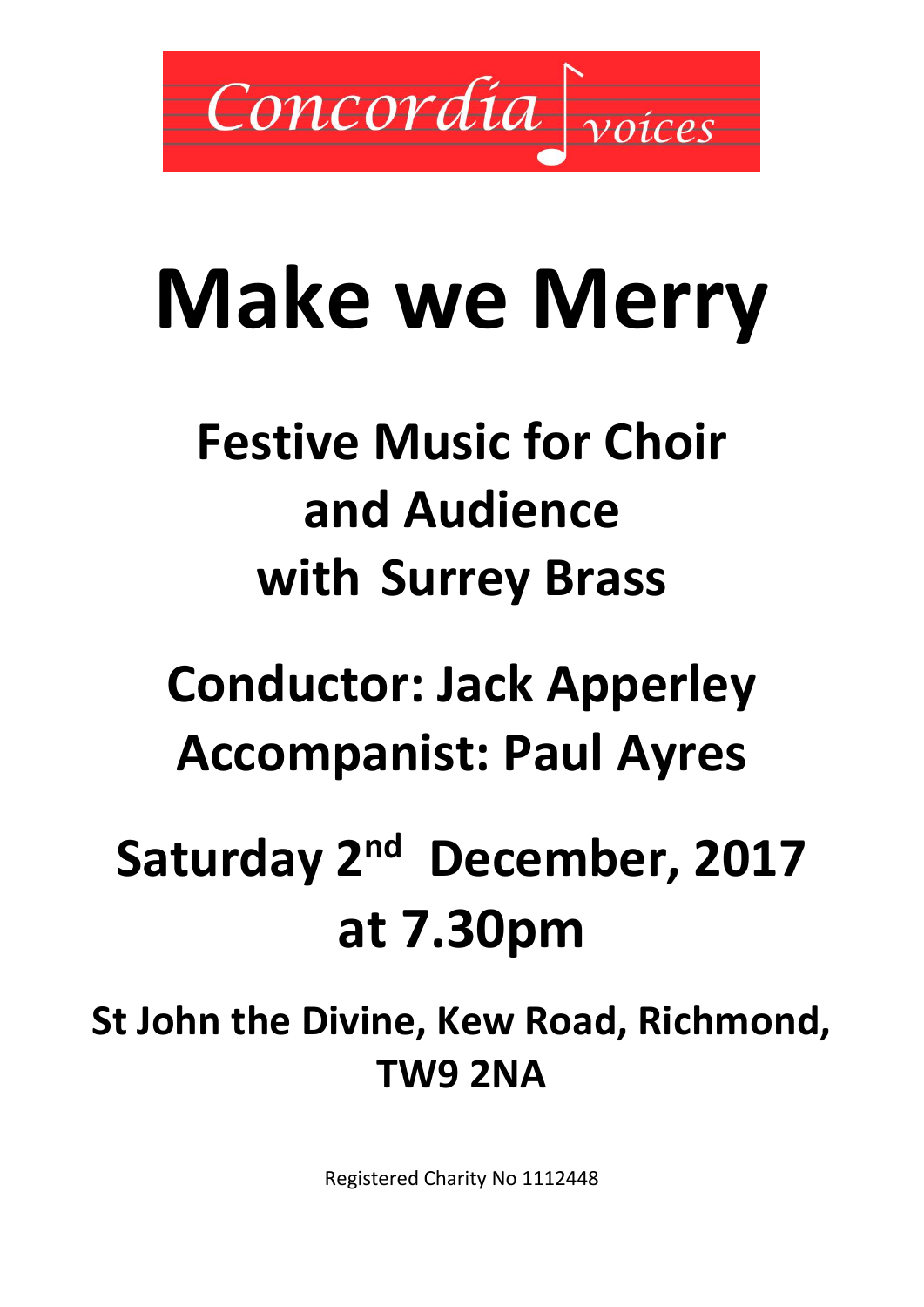### Make we Merry

Magnificat in G<br>
Charles Villiers Stanford Jesus Christ the Apple Tree **Elizabeth Poston** 

**The First Nowell English trad. arr. Willcocks** 

The First Nowell the Angel did say Was to certain poor shepherds in fields as they lay; In fields where they lay, keeping their sheep, On a cold winter's night that was so deep: Nowell, Nowell, Nowell, Nowell, Born is the King of Israel!

#### *Choir*

*All*

They looked up and saw a star, Shining in the east, beyond them far; And to the earth it gave great light, And so it continued both day and night: Nowell, Nowell…

#### *All*

And by the light of that same star, Three wise men came from country far; To seek for a King was their intent, And to follow the star wherever it went: Nowell, Nowell…

#### *All*

This star drew nigh to the north-west; O'er Bethlehem it took its rest, And there it did both stop and stay Right o'er the place where Jesus lay: Nowell, Nowell…

#### *Choir*

Then enter'd in those wise men three,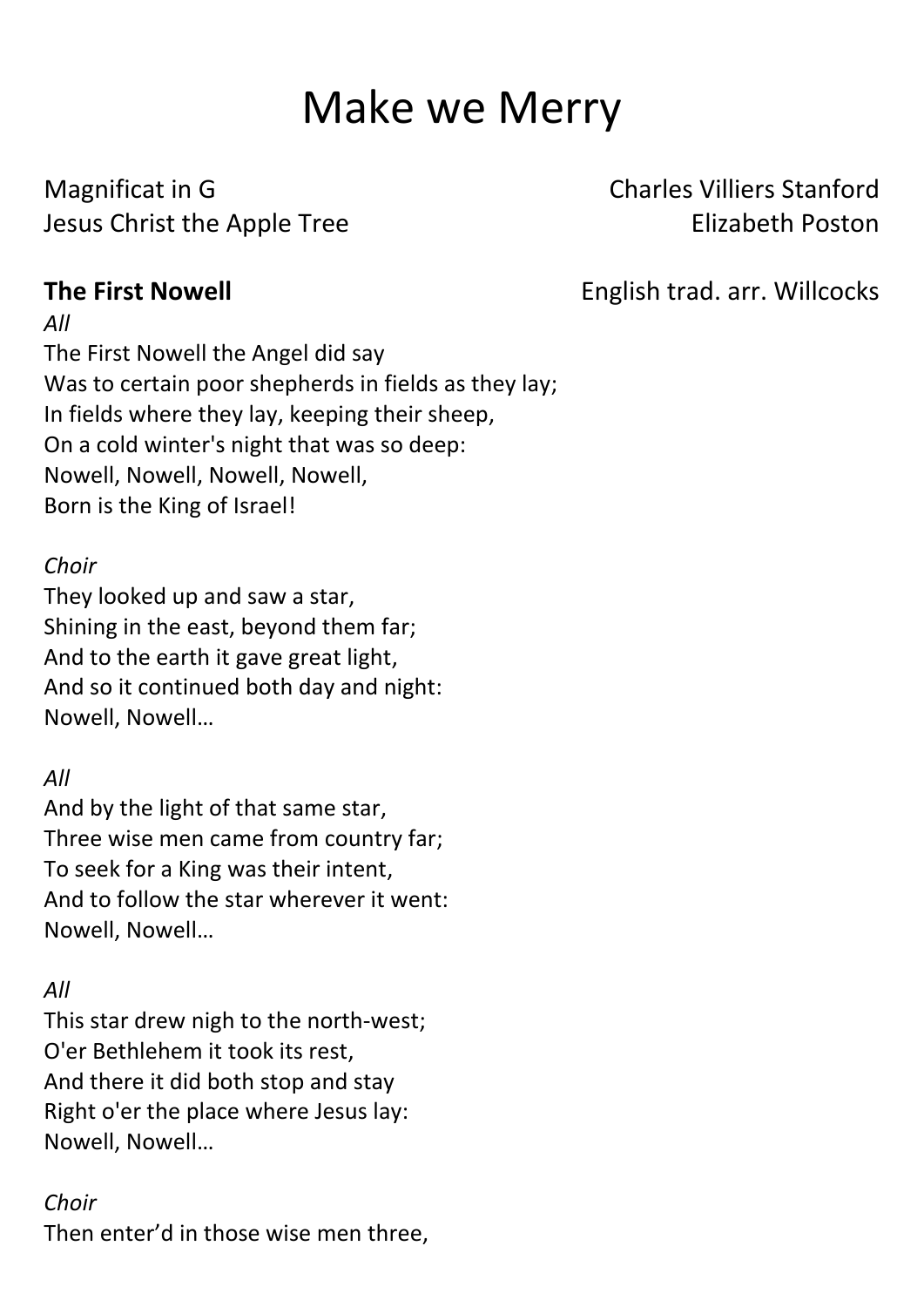Full rev'rently upon their knee, And offer'd there in his presence Their gold and myrrh and frankincense: Nowell, Nowell

#### *All*

Then let us all with one accord Sing praises to our heavenly Lord, That hath made heav'n and earth of nought, And with his blood mankind has bought: Nowell, Nowell…

#### **Surrey Brass**

Jingle Bells / Deck the Halls Arr. Iveson A Carol Fantasy Arr. Iveson Come Landlord Fill the Flowing Bowl **Arr. Roberts** 

The Shepherds' Farewell **Hector Berlioz Hector Berlioz** The Shepherds' carol and a state of the Shepherds' carol and the Shepherds' carol Sing Lullaby **Herbert Howells** 

#### **God Rest ye Merry Gentlemen** English trad. arr. Willcocks

*All* God rest you merry, gentlemen, Let nothing you dismay, For Jesus Christ our Saviour Was born upon this day, To save us all from Satan's power When we were gone astray: O tidings of comfort and joy, comfort and joy O tidings of comfort and joy.

*Choir* From God our heav'nly Father A blessed angel came, And unto certain shepherds Brought tidings of the same,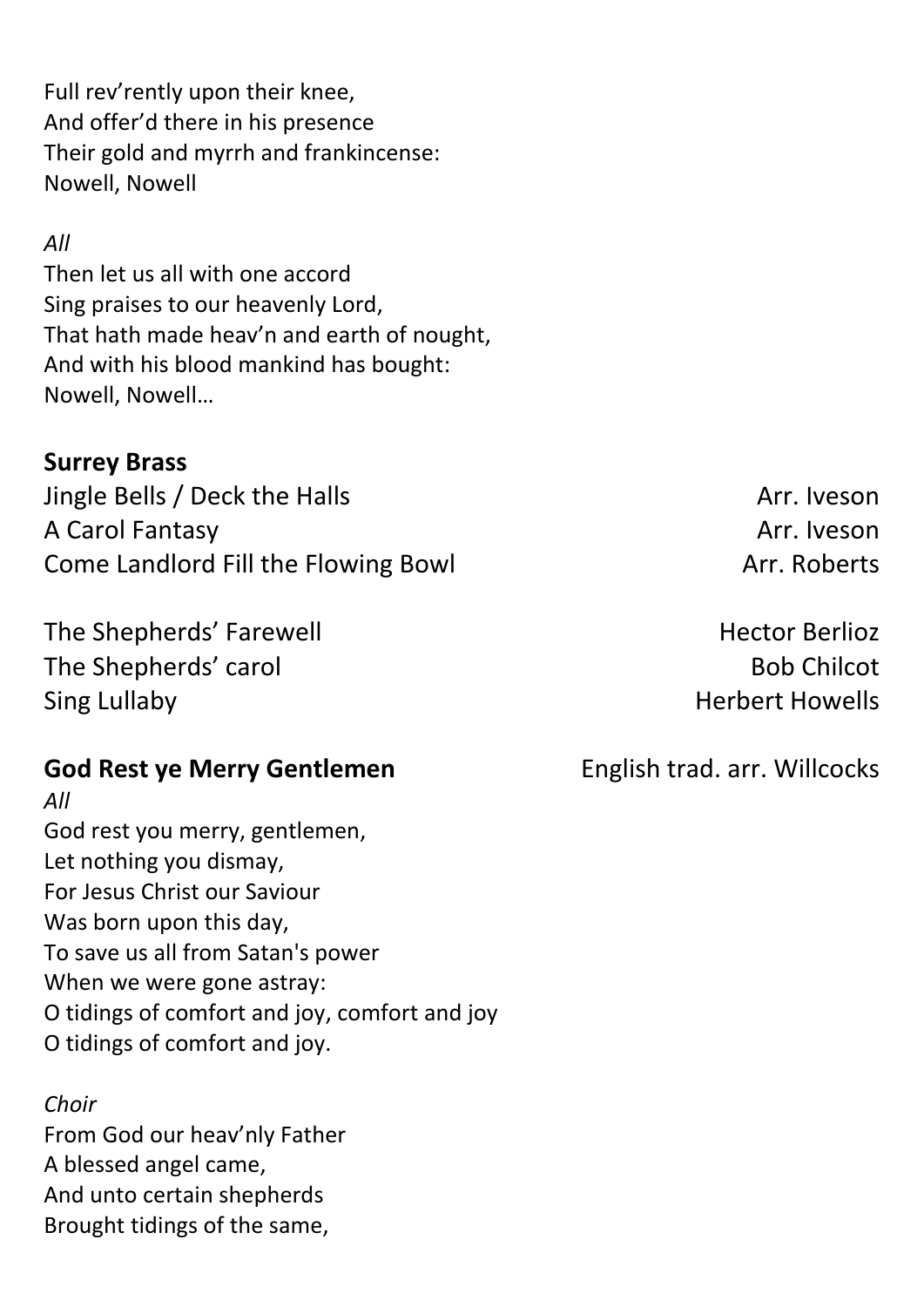How that in Bethlehem was born The Son of God by name: O tidings of comfort and joy, comfort and joy O tidings of comfort and joy.

#### *All*

The shepherds at those tidings Rejoicèd much in mind, And left their flocks a-feeding, In tempest storm and wind, And went to Bethlehem straightway This blessed babe to find: O tidings of comfort and joy, comfort and joy O tidings of comfort and joy.

#### *Choir*

But when to Bethlehem they came, Whereat this infant lay, They found him in a manger, Where oxen feed on hay; His mother Mary kneeling, Unto the Lord did pray: O tidings of comfort and joy, comfort and joy O tidings of comfort and joy.

#### *All*

Now to the Lord sing praises, All you within this place, And with true love and brotherhood Each other now embrace; The holy tide of Christmas All others doth deface: O tidings of comfort and joy, comfort and joy O tidings of comfort and joy.

Interval

Twelve Days of Christmas Twelve Days of Christmas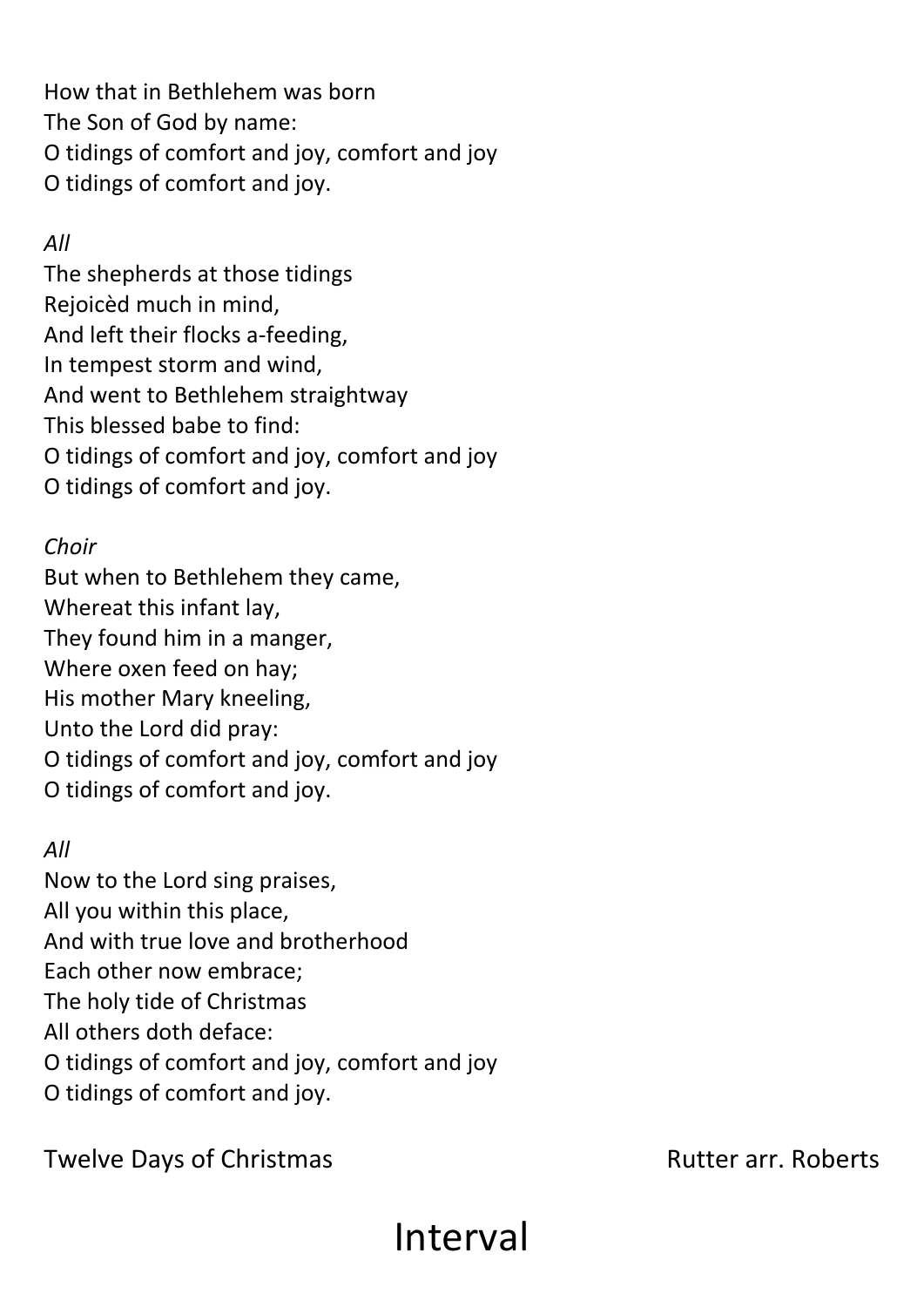O Thou the Central Orb Charles Wood Here is the Little Door **Herbert Howells** 

**O Come all ye Faithful** 28th c. anon arr. Willcocks

*All* O come, all ye faithful, joyful and triumphant, O come ye, O come ye to Bethlehem; Come and behold him born the King of Angels: O come, let us adore Him, O come, let us adore Him, O come, let us adore Him, Christ the Lord!

God of God, Light of Light, Lo! he abhors not the Virgin's womb; Very God, begotten, not created: O come, let us adore Him ……

Sing, choirs of angels, Sing in exultation, Sing, all ye citizens of heav'n above; Glory to God, In the highest: O come, let us adore Him…..

Yea, Lord we great thee, born that happy morning, Jesu, to thee be glory giv'n; Word of the Father, now in flesh appearing: O come, let us adore Him…..

#### **Surrey Brass**

Let it snow Cahn / Styne arr. D Gale Jolly old St. Nicholas Trad. arr. J Gale Stardust Carmichael / Parrish arr. J Gale We wish you a Merry Christmas Manuson Number 2012 and Manuson Arr. Iveson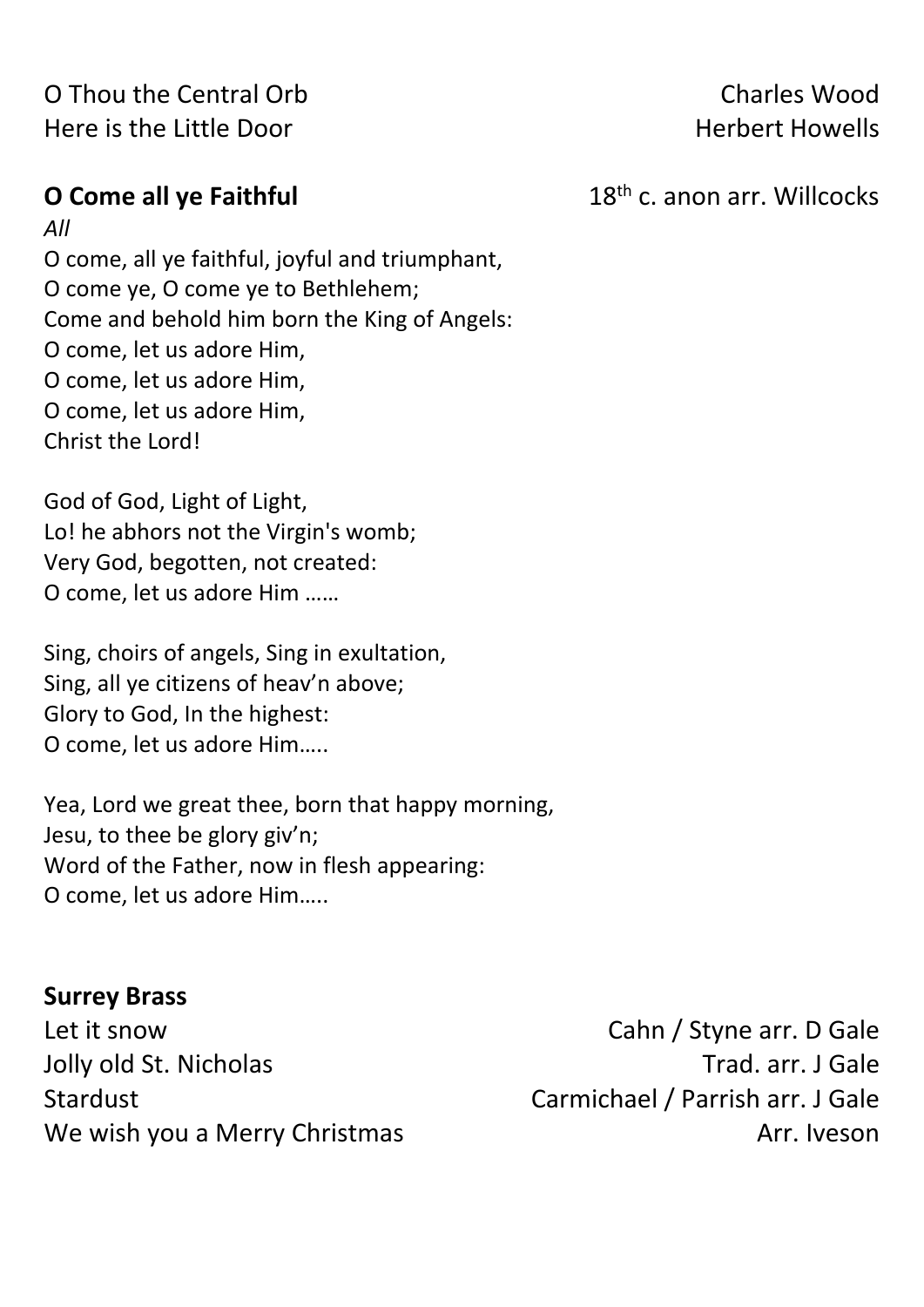I sing of a Maiden **Patrick Hadley** A Spotless Rose **Herbert Howells** Crown of Roses **Peter Ilyich Tchaikovsky** 

Make we merry – Choir and Audience Paul Ayres

"Make we merry" was commissioned in 2007 by Harrow Choral Society. The anonymous early sixteenth century words cheekily invert the sentiment of most carols. Rather than inviting all to the Christmas feast (whether rich or poor, high or low, etc) we are told that we're all welcome, as long as we're sufficiently entertaining and jolly enough company. If not, perhaps we'll be pelted with mince pies instead. Ho ho ho!

Make we merry, both more and less, For now is the time of Christmas.

Let no man come into this hall, Nor groom, nor page, nor yet marshall, But that some sport he bring withal.

If that he say he cannot sing, Some other sport then let him bring, That it may please at this feasting.

If that he say he naught can do, Then, for my love, tell him no But to the stocks then let him go.

Make we merry, both more and less, For now is the time of Christmas.

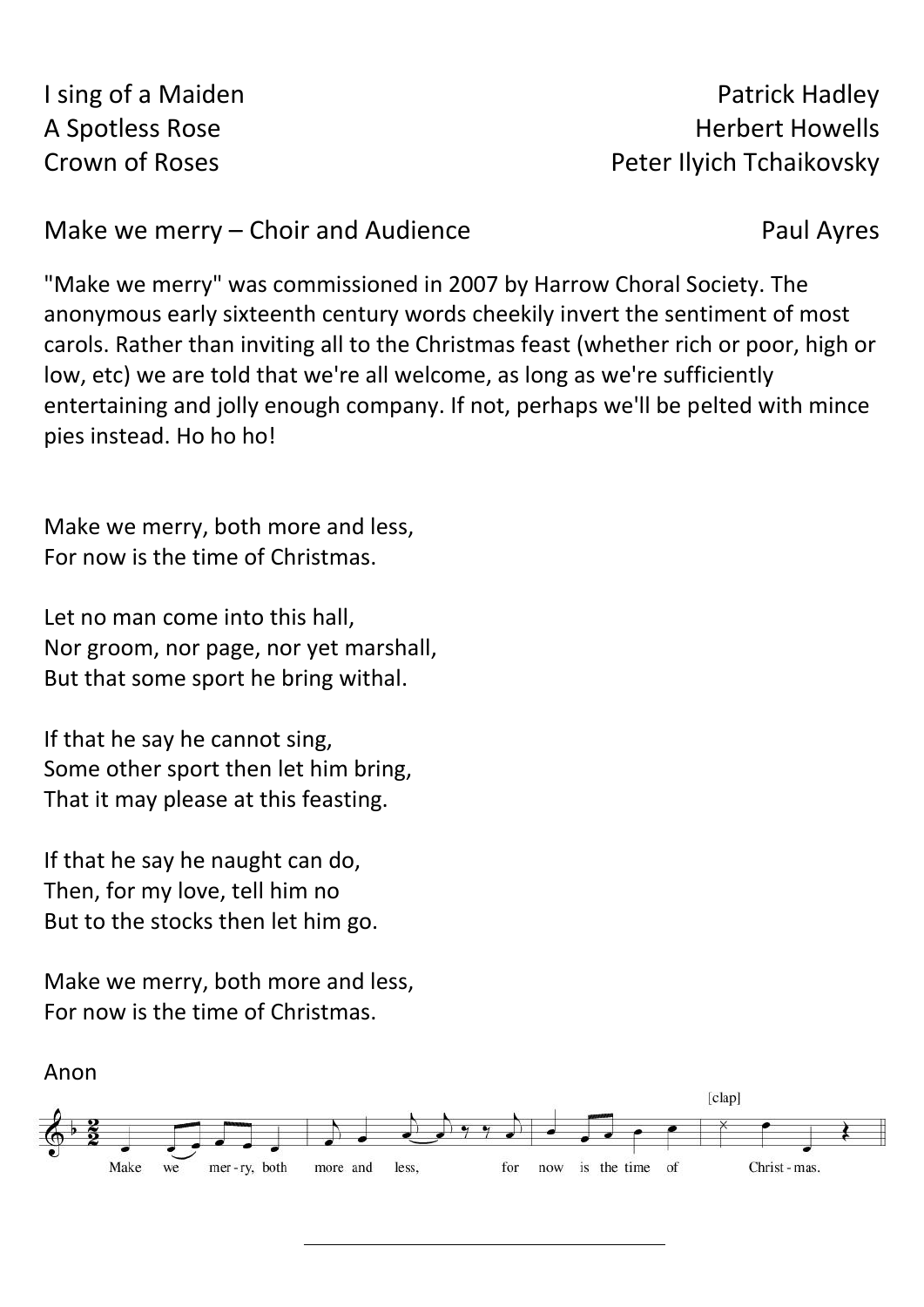#### **Jack Apperley**

Jack is currently studying for a Masters in Choral Conducting at the Royal Academy of Music under Patrick Russill after graduating from the University of Birmingham where he was mentored by Simon Halsey CBE.

In addition to his studies at the Royal Academy of Music, Jack is an assistant to Simon Halsey and the London Symphony Chorus. This culminated in Jack standing in as Chorus Master for a performance of John Adam's oratorio El Niňo in Paris with the London Symphony Orchestra, conducted by the composer. Whilst at Birmingham, Jack was the Conductor of the University of Birmingham Music Society Chamber Choir between 2014 -2016, performing repertoire from Thomas Tallis to Jonathan Harvey. The group now has a strong reputation within the University and perform more regular concerts at prestigious events. As part of the University of Birmingham Summer Festival of Music, Jack conducted the Summer Festival Voices in a performance of Purcell's The Tempest. He was also the conductor of Summer Festival Sinfonia and was appointed Assistant Conductor of the Summer Festival Opera, Britten's Albert Herring.

Jack has participated in several masterclasses, including a workshop with the BBC Singers and their Principal Guest Conductor, Paul Brough. Last autumn he took part in a workshop with the Clarion Choir, a professional ensemble from New York focusing on the music of Rachmaninov and Steinberg. Last summer, Jack participated in the Sarteano Choral Conducting Workshop in Tuscany, Italy with Simon Carrington. He has also received tuition from several visiting professors at the Royal Academy of Music including, David Hill, Paul Spicer and Amy Bebbington. In 2015 Jack was awarded a Sing for Pleasure Young Conductor's Scholarship. This entitled him to a year of tuition from Manvinder Rattan, participating in weekend courses and summer schools.

#### **Paul Ayres**

Paul was born in London, studied music at Oxford University, and now works freelance as a composer & arranger, choral conductor & musical director, and organist & accompanist. He has received over one hundred commissions, and his works have been awarded composition prizes in Canada, Croatia, New Zealand, Poland, Russia, Spain, Switzerland, the UK and the USA. Paul particularly enjoys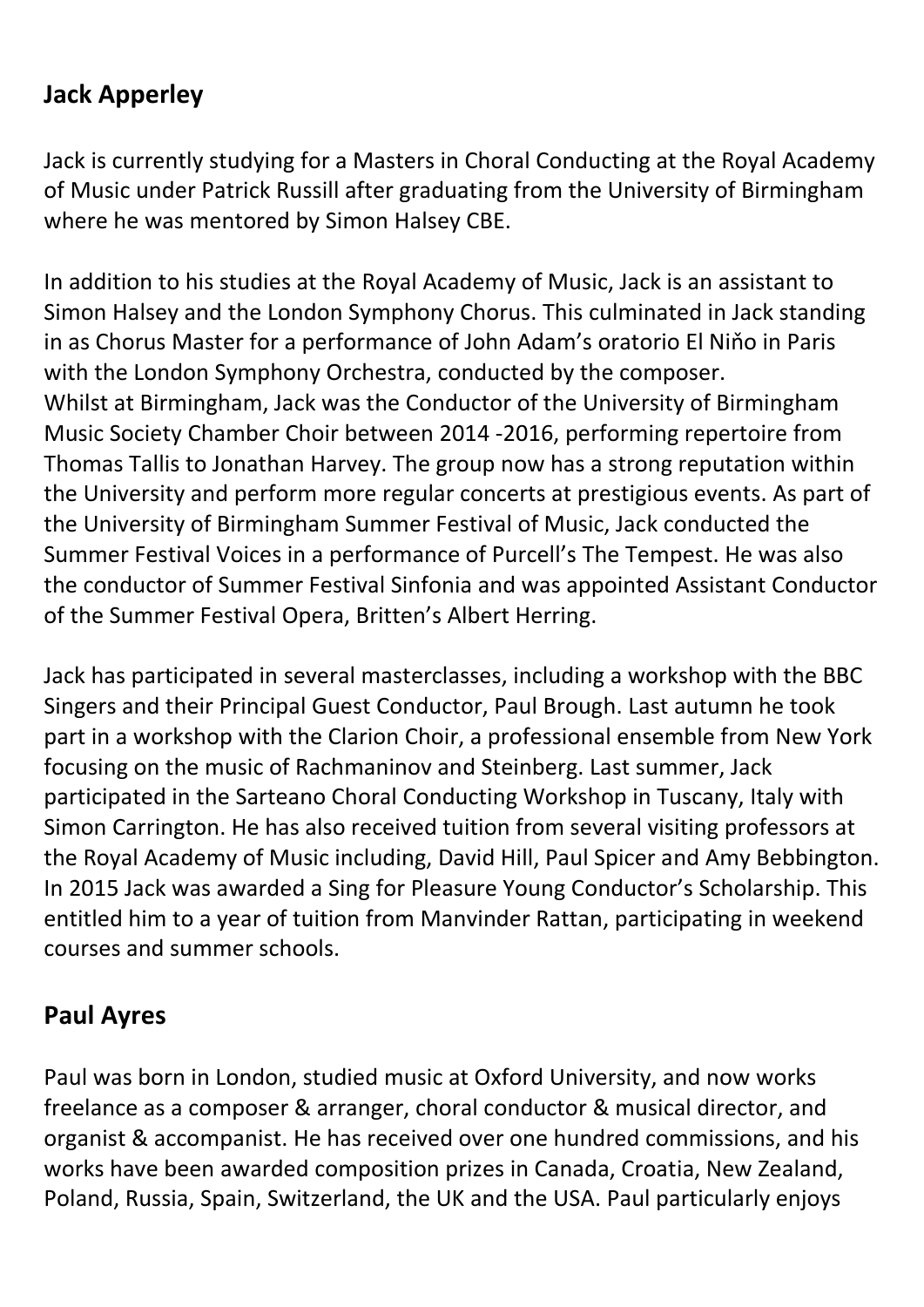"re-composing" classical works (Purcell, Bach, Handel, Fauré) and "classicizing" pop music (jazz and show tunes, The Beatles, Happy Hardcore).

Paul conducts City Chorus and London College of Music Chorus (at the University of West London), accompanies Concordia Voices, and is associate accompanist of Crouch End Festival Chorus. He has led many music education workshops for children, and played piano for improvised comedy shows and musical theatre.

Please visit www.paulayres.co.uk to find out more.

#### **Surrey Brass**

Surrey Brass, the innovative and entertaining brass ensemble is a well-established group with a reputation that exceeds its 15 years. Inspired by the line-up and style of the famous Philip Jones Brass Ensemble, the group programmes exciting and eclectic arrangements from the Baroque to Jazz, with a line-up of professional and semi-professional performers.

Tonight's performance is by the Surrey Brass Quintet.

John Goodwin, Lindsay Marns (Trumpets), Tim Costen (Horn), Michael Straker (Trombone), Adrian Warren (Tuba)

#### **Concordia Voices**

Concordia Voices is a well-established chamber choir of about 30 mixed voices and is currently directed by Jack Apperley. Our regular accompanist is the composer and arranger Paul Ayres.

The choir performs regularly in south-west London where it is based. We have also toured abroad and to other locations in the UK as well as taking part in local musical events. Concordia Voices enjoy performing music from a wide repertoire ranging over 4 centuries and the choir has a keen interest in performing the work of contemporary composers, including Jonathan Dove, James MacMillan, Morten Lauridsen, John Tavener and Naji Hakim.

Concordia Voices rehearse on Sunday evenings from 7pm to 9pm in Hampton Hill. We are a small, friendly choir and new singers are warmly welcome. If you are